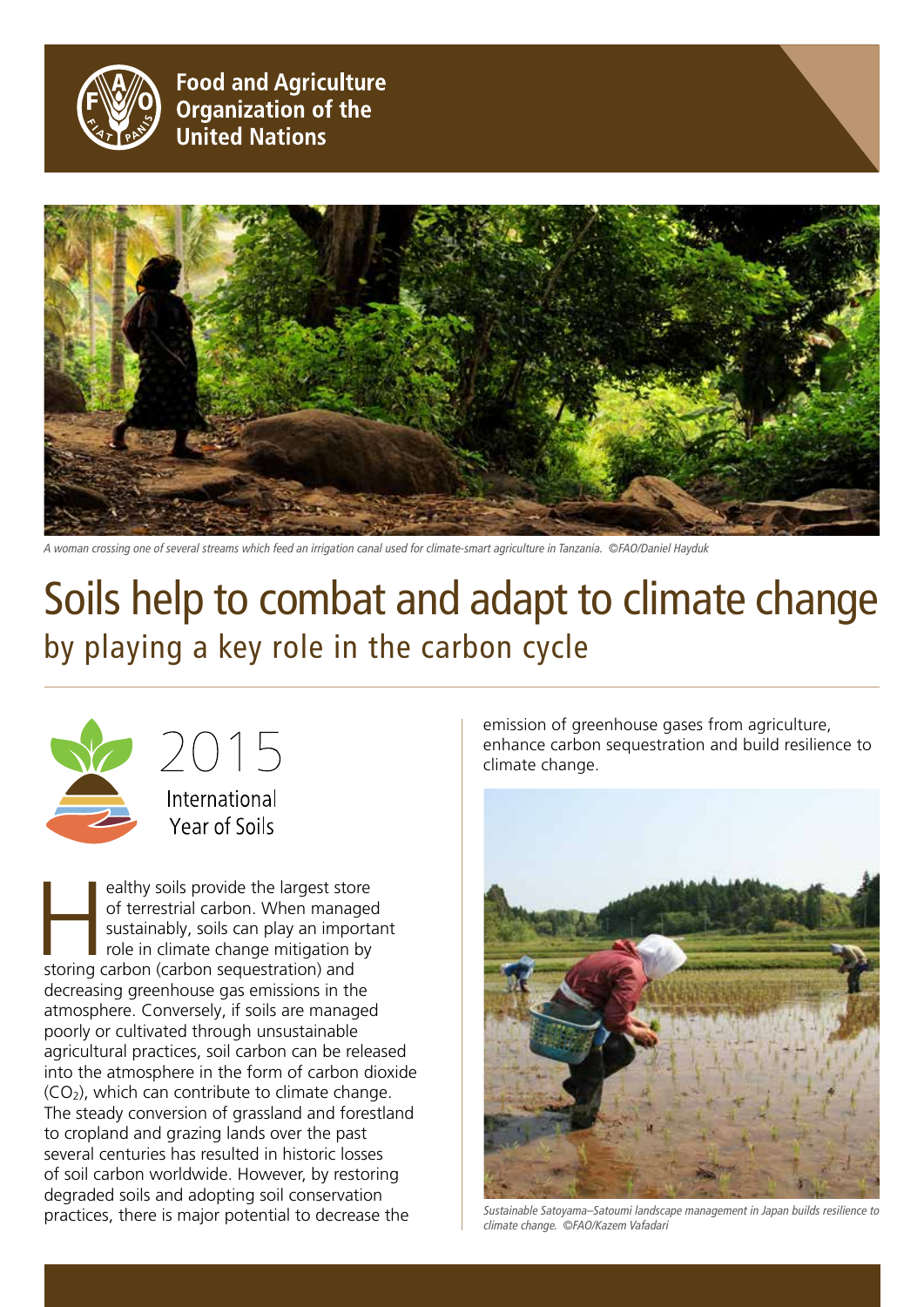

# S O ILS AN D T H E CA R B ON C Y C L E

The carbon cycle is the exchange of carbon (in various forms, e.g., carbon dioxide ocean, terrestrial biosphere and geological deposits. Most of the carbon dioxide biological reactions that take place in the soil. Carbon s he carbon cycle is the exchange of carbon (in various forms, e.g., carbon dioxide) between the atmosphere, ocean, terrestrial biosphere and geological deposits. Most of the carbon dioxide in the atmosphere comes from biological reactions that take place in the soil. Carbon sequestration occurs when carbon from the atmosphere is absorbed and stored in the soil. This is an important function because the more carbon that is stored in the soil,



- **1.** Plants use carbon dioxide from the atmosphere, water from the soil and sunlight to make their own food and grow in a process called photosynthesis. The carbon they absorb from the air becomes part of the plant.
- **2.** Animals that feed on the plants pass the carbon compounds along the food chain.
- **3.** Most of the carbon the animals consume is converted into carbon dioxide as they breathe (respiration), and is released back into the atmosphere.
- **4.** When the animals and plants die, the dead organisms are eaten by decomposers in the soil (bacteria and fungi) and the carbon in their bodies is again returned to the atmosphere as carbon dioxide.
- **5.** In some cases, the dead plants and animals are buried and turn into fossil fuels, such as coal and oil, over millions of years. Humans burn fossil fuels to create energy, which sends most of the carbon back into the atmosphere in the form of carbon dioxide.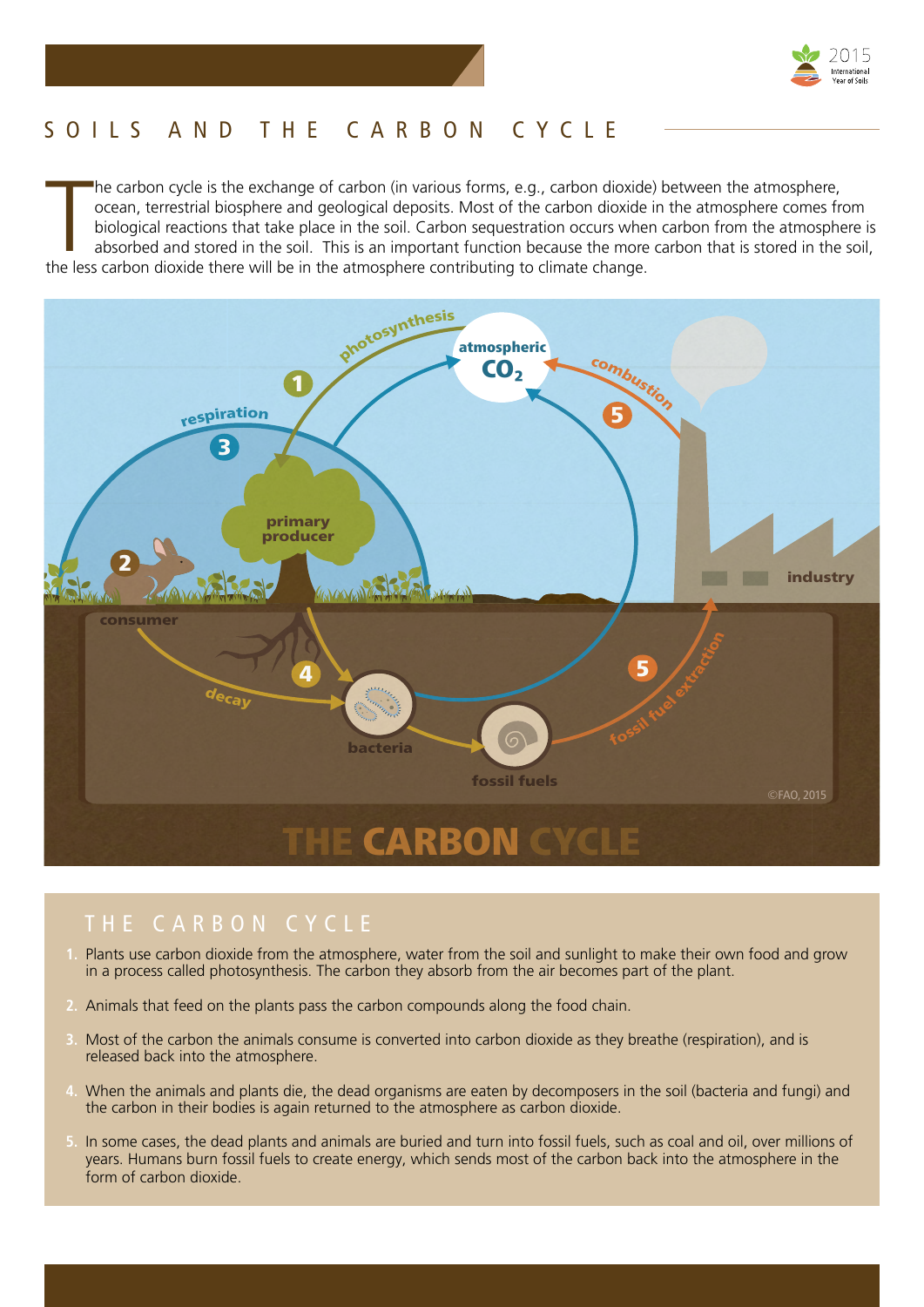

## K E Y C H A L L EN G E S

Climate change represents a serious threat to global food security, not least because of its effects on soils. Changes in temperature and rainfall patterns can have a great impact on the organic matter and processes that take place in our soils, as well as the plants and crops that grow from them. In order to meet the related challenges of global food security and climate change, agriculture and land management practices must undergo fundamental transformations. Improved agriculture and soil management practices that increase soil organic carbon, such as agro-ecology, organic farming, conservation agriculture and agroforestry, bring multiple benefits. They produce fertile soils that are rich in organic matter (carbon), keep soil surfaces vegetated, require fewer chemical inputs, and promote crop rotations and biodiversity. These soils are also less susceptible to erosion and desertification, and will maintain vital ecosystem services such as the hydrological and nutrient cycles, which are essential to maintaining and increasing food production. FAO also promotes a unified approach, known as Climate-Smart Agriculture (CSA), to develop the technical, policy and investment conditions that support its member countries in achieving food security under climate change. CSA practices sustainably increase productivity and resilience to climate change (adaptation), while reducing and removing greenhouse gases whenever possible (mitigation).



*Moringa seedlings at a tree nursery. The moringa tree can play an important role in mitigating climate change and increasing the incomes of poor farmers in Africa. ©FAO/Daniel Hayduk*



*A villager walking through a peat bog in Tunisia. ©FAO/Giulio Napolitano*

# FAO IN ACTION

#### The Organic Soils and Peatlands Climate Change Mitigation Initiative

Peatlands store tremendous amounts of carbon. However, when they are drained and used, mainly for agriculture, grazing and forestry, peatlands become significant sources of greenhouse gas emissions. Peatlands drainage and peat fires are responsible for almost 10 percent of greenhouse gas emissions from the Agriculture, Forestry and Other Land Use sector (AFOLU). The vital role peatlands play in avoiding and reducing greenhouse gas emissions, as well as in water regulation and unique biodiversity conservation, is insufficiently recognized. The Organic Soils and Peatlands Climate Change Mitigation Initiative is an informal network of organizations established to raise awareness about peatlands, promote strategic action for reducing greenhouse gas emissions from peatlands and organic soils, and safeguard their other vital ecosystem services. FAO and the Initiative identify three main strategies for reducing emissions from peatlands and organic soils: 1. secure undrained peatlands to prevent emissions; 2. rewet drained peatlands to reduce emissions; and 3. adapt management strategies for peatlands that cannot be rewetted.